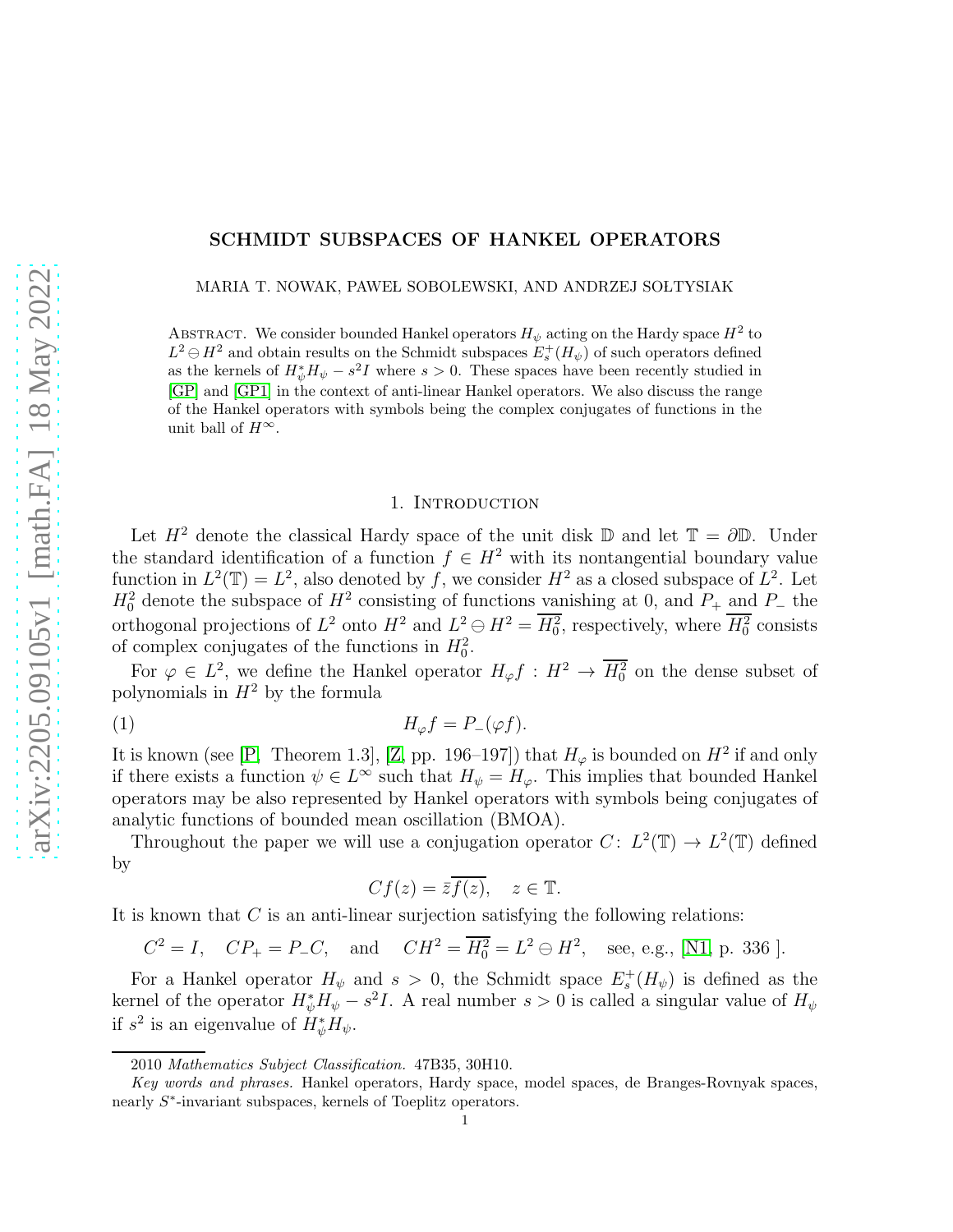In the recent papers [\[GP\]](#page-9-0) and [\[GP1\]](#page-9-1) the authors described the Schmidt spaces for antilinear Hankel operators  $\widetilde{H}_u$  with the symbols u being BMOA functions. The operator  $\widetilde{H}_u$ is defined on  $H^2$  by

$$
\widetilde{H}_u f = P_+(u \overline{f}).
$$

The Schmidt spaces  $E_{\tilde{H}_u}(s)$  for anti-linear Hankel operators  $H_u$  are defined analogously, that is,

$$
E_{\widetilde{H}_u}(s) = \text{Ker}(\widetilde{H}_u^2 - s^2 I), \quad s > 0.
$$

The main result in the above mentioned papers states that every Schmidt space  $E_{\tilde{H}_u}(s)$ is of the form  $pK_{\theta}$ , where  $\theta$  is an inner function,  $K_{\theta} = H^2 \ominus \theta H^2$  is the corresponding model space and  $p \in H^2$  is an isometric multiplier on  $K_{\theta}$ .

We claim that for  $u \in \text{BMOA}$  the Schmidt spaces  $E_{\tilde{H}_u}(s)$  and  $E_s^+(H_{\overline{z}u})$  coincide. To see this notice that if  $C$  is the conjugation defined above, then

$$
CH_{\overline{uz}}(f) = CP_{-}(\overline{uz}f) = P_{+}C(\overline{uz}f) = P_{+}(u\overline{f}) = \widetilde{H}_u f
$$

and

$$
H^*_{\overline{uz}}C(f) = P_+(uzC(f)) = P_+(u\overline{f}) = \widetilde{H}_u f.
$$

Consequently,

$$
H^*_{\overline{u}\overline{z}}H_{\overline{u}\overline{z}} = H^*_{\overline{u}\overline{z}}C \cdot CH_{\overline{u}\overline{z}} = \widetilde{H}_u^2.
$$

For  $\chi \in L^{\infty}$  the Toeplitz operator  $T_{\chi}$  on  $H^2$  is given by  $T_{\chi} f = P_{+}(\chi f)$ . Let  $S = T_z$ denote the unilateral shift on  $H^2$ . Then  $S^* = T_{\bar{z}}$  is the so called backward shift operator on  $H^2$ . A closed subspace M of  $H^2$  is said to be nearly  $S^*$ -invariant if

$$
(f \in M, f(0) = 0) \implies S^* f \in M.
$$

Nearly  $S^*$ -invariant spaces are characterized by Hitt's Theorem ([\[H\]](#page-9-5), [\[S1\]](#page-9-6), [\[S2\]](#page-9-7), [\[FM\]](#page-9-8)).

The nontrivial closed subspace M of  $H^2$  is nearly  $S^*$ -invariant if and only if there exists a function  $f \in M$  of unit norm such that  $f(0) > 0$  and an  $S^*$ -invariant subspace M' on which  $T_f$  acts isometrically and such that  $\dot{M} = T_f M'$ .

It is known that the kernels of Toeplitz operators are nearly  $S^*$ -invariant but not every nearly  $S^*$ -invariant space is the kernel of a Toeplitz operator ([\[S2\]](#page-9-7), [\[FM\]](#page-9-8)).

In Section 3, we show that if  $s = ||H_{\psi}||$ , then  $E_s^+(H_{\psi})$  is actually the kernel of a Toeplitz operator. Consequently, Lemma 7.1 in [\[GP\]](#page-9-0) follows from the known properties of kernels of Toeplitz operators (see e.g. [\[S2\]](#page-9-7), [\[FM,](#page-9-8) Chapter 30]). We also prove, in our setting, that if not all functions in the space  $E_s^+(H_\psi)$  vanish at 0, then this space is nearly  $S^*$ invariant. Finally, we show that if all functions in  $E_s^+(H_\psi)$  have zeros at 0 of order n, but not of order  $n+1$ , then  $E_s^+(H_\psi) = z^n N$ , where N is a nearly  $S^*$ - invariant subspace of  $H^2$ . In the next section we also discuss the range of  $H_{\bar{b}}$ , where b is a function from the unit ball of  $H^{\infty}$ .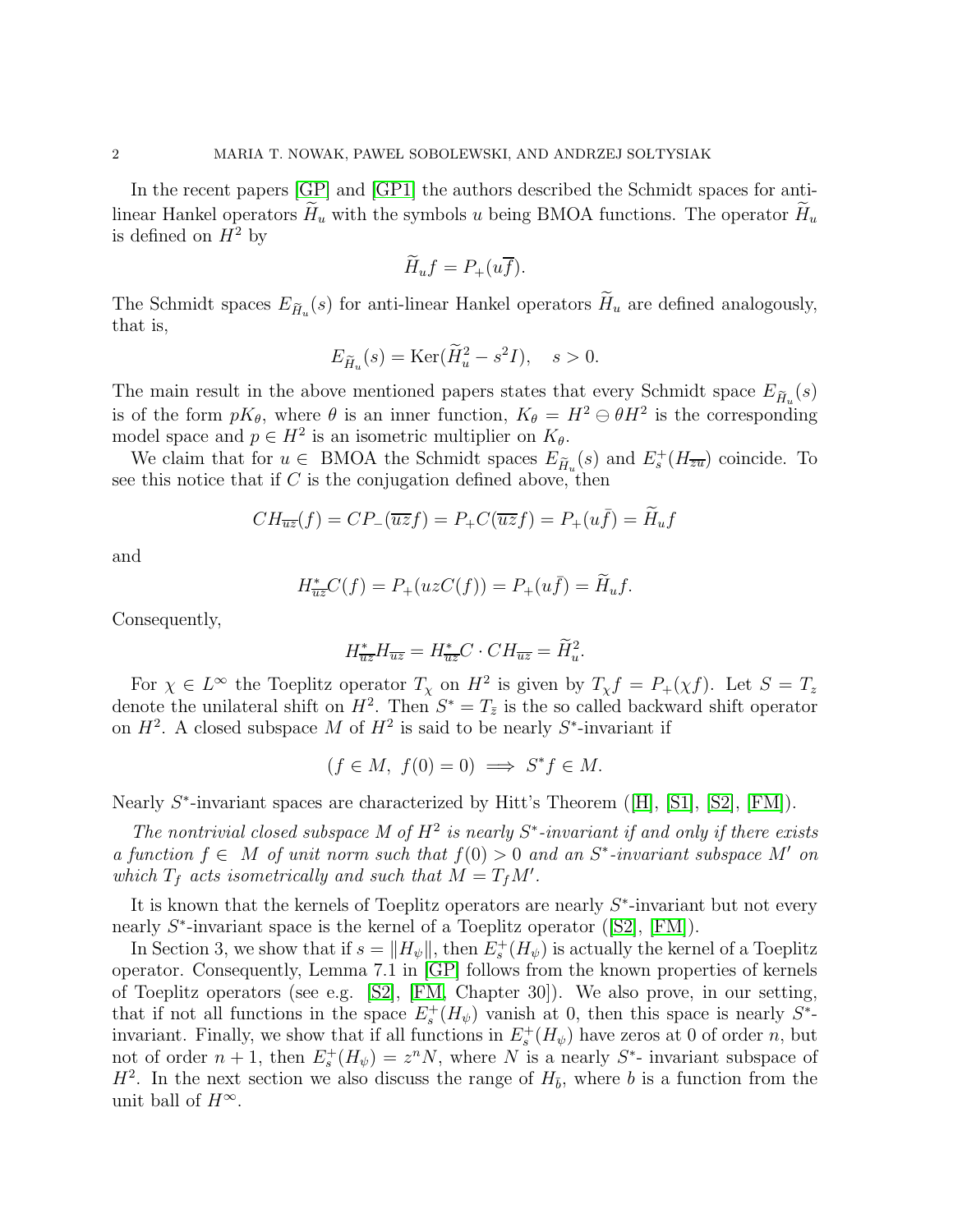### <span id="page-2-0"></span>SCHMIDT SUBSPACES OF HANKEL OPERATORS  $3$

# 2. Remarks on the range of some Hankel operators

It is well known that a Hankel operator is a partial isometry if and only if it has the form  $H_{\bar{\theta}}$  where  $\theta$  is an inner function. The initial space of  $H_{\bar{\theta}}$  is the model space  $K_{\theta} = H^2 \ominus \theta H^2$ and the final space of  $H_{\bar{\theta}}$  is

(2) 
$$
\overline{H_0^2} \ominus \overline{\theta} \overline{H_0^2} = \overline{z} \overline{K_{\theta}}.
$$

It is also worth noting that if the kernel of  $H_{\psi}$  is trivial, then the range of  $H_{\psi}$  cannot be closed in  $\overline{H_0^2}$ , because for any  $\psi \in L^{\infty}$ ,  $||H_{\psi}z^n|| \to 0$ , as  $n \to \infty$ . The Hankel operators with closed ranges are characterized by Theorem 2.8 in [\[P\]](#page-9-2). They are exactly Hankel operators with symbols  $\psi = \bar{\theta}\varphi$ , where  $\theta$  is an inner function,  $\varphi \in H^{\infty}$ , and  $\theta$  and  $\varphi$ satisfy the corona condition.

Observe that [\(2\)](#page-2-0) means that  $CH_{\bar{\theta}}$  maps  $H^2$  onto  $K_{\theta}$ . In Theorem 1 we show that for b in the unit ball of  $H^{\infty}$  the range of  $CH_{\bar{b}}$  is contained in the de Branges-Rovnyak space  $\mathcal{H}(b)$ , and when b is an extreme point of the unit ball of  $H^{\infty}$ , Ran  $H_b$  is dense in  $\mathcal{H}(b)$ .

Recall that for b in the unit ball of  $H^{\infty}$ , the de Branges-Rovnyak space  $\mathcal{H}(b)$  is the image of  $H^2$  under the operator  $(I - T_b T_{\overline{b}})^{1/2}$  with the range norm  $\|\cdot\|_b$  defined by

$$
||(I - T_bT_{\overline{b}})^{1/2}f||_b = ||f||_2
$$
 for  $f \in H^2 \ominus \text{Ker}(I - T_bT_{\overline{b}})^{1/2}$ .

Analogously, the space  $\mathcal{H}(\bar{b})$  is defined as the image of  $H^2$  under  $(I - T_{\bar{b}}T_b)^{1/2}$  with the corresponding range norm  $\|\cdot\|_{\bar{b}}$ . Proofs of the stated below properties of these spaces can be found in [\[S\]](#page-9-9) and [\[FM\]](#page-9-8).

It is known that  $\mathcal{H}(b)$  is a Hilbert space with reproducing kernel

$$
k_w^b(z)=\frac{1-b(w)b(z)}{1-\bar{w}z}\quad(z,w\in\mathbb{D}).
$$

If b is inner, then  $\mathcal{H}(b) = K_b$ . Moreover,  $\mathcal{H}(\bar{b}) = \{0\}$  if and only if b is an inner function. We also mention that  $\mathcal{H}(b)$  is a dense subset of  $H^2$  in  $\|\cdot\|_2$  norm if and only if b is not inner and  $H^2 = \mathcal{H}(b)$  if and only if  $||b||_{\infty} < 1$ .

Many properties of  $\mathcal{H}(b)$  depend on whether b is or is not extreme point of the closed unit ball of  $H^{\infty}$ . It is known that b is an extreme point of the unit ball of  $H^{\infty}$  if and only if

$$
\int_{\mathbb{T}} \log(1 - |b(e^{it})|^2) dt = -\infty.
$$

We will simply say that  $b$  is an extreme or nonextreme function. Clearly, every inner function is extreme.

**Theorem 1.** If b is a function in the closed unit ball of  $H^{\infty}$ , then  $CH_{\bar{b}}$  maps  $H^2$  into  $\mathcal{H}(b)$ . Moreover, if b is extreme, then  $CH_{\bar{b}}(H^2)$  is dense in  $\mathcal{H}(b)$ .

*Proof.* To prove the first statement we use the following characterization of the space  $\mathcal{H}(b)$ (see [\[S,](#page-9-9) I-8], [\[FM,](#page-9-8) Thm. 17.8]): if  $g \in H^2$ , then

$$
g\in\mathcal{H}(b)\iff T_{\bar{b}}g\in\mathcal{H}(\bar{b})
$$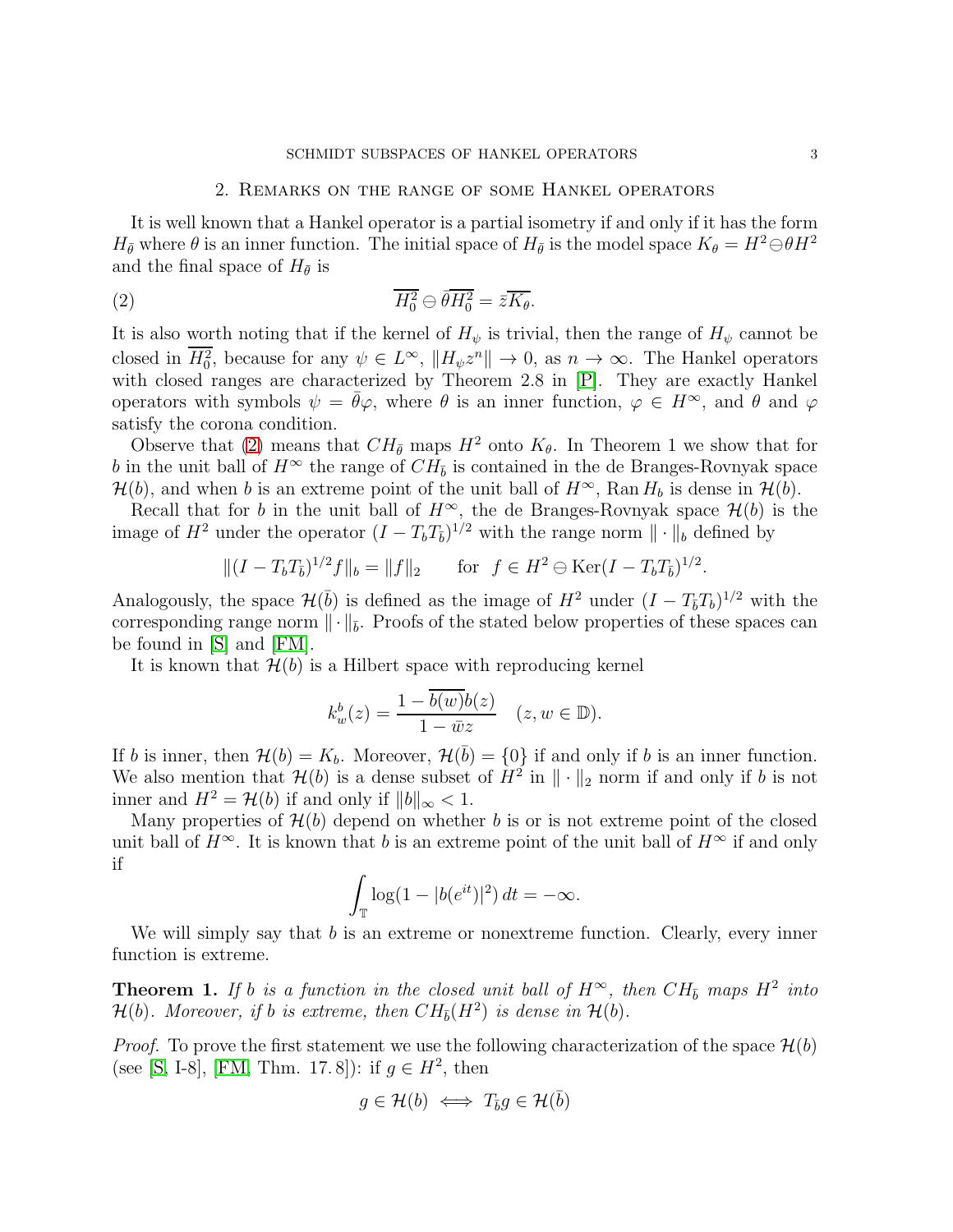and for  $g \in \mathcal{H}(b)$ ,

(3) 
$$
||g||_b^2 = ||g||_2^2 + ||T_{\bar{b}}g||_{\bar{b}}^2
$$

For  $f \in H^2$  set

$$
g = CH_{\bar{b}}f = CP_{-}(\bar{b}f) = P_{+}C(\bar{b}f) = P_{+}(b\bar{z}\bar{f}).
$$

.

Then for any  $h \in H^2$ ,

$$
\langle T_{\bar{b}}g, h \rangle = \langle T_{\bar{b}}P_+(b\bar{z}\bar{f}), h \rangle = \langle P_+\left(\bar{b}P_+(b\bar{z}\bar{f})\right), h \rangle = \langle \bar{b}P_+(b\bar{z}\bar{f}), h \rangle
$$
  
\n
$$
= \langle P_+(b\bar{z}\bar{f}), bh \rangle = \langle b\bar{z}\bar{f}, bh \rangle = \langle |b|^2\bar{z}\bar{f}, h \rangle = \langle P_+\left(|b|^2\bar{z}\bar{f}\right), h \rangle
$$
  
\n
$$
= -\langle P_+\left((1-|b|^2)\bar{z}\bar{f}\right), h \rangle + \langle P_+(\bar{z}\bar{f}), h \rangle = -\langle P_+\left((1-|b|^2)\bar{z}\bar{f}\right), h \rangle.
$$

Thus

$$
T_{\bar{b}}g = -P_+\left((1-|b|^2)\bar{z}\bar{f}\right).
$$

Since the space  $\mathcal{H}(\bar{b})$  consists of the Riesz projections of functions from the weighted space  $L^2(1-|b|^2)$  of measurable functions h on T such that  $\int_{\mathbb{T}}(1-|b(e^{i\theta})|^2)|h(e^{i\theta})|^2d\theta < \infty$ ([\[FM,](#page-9-8) Thm. 25.1, Cor. 25.2], [\[S,](#page-9-9) III-2 ]), we see that  $T_{\bar{g}}f \in \mathcal{H}(\bar{b})$  and our claim is proved.

Now assume that b is extreme. If b is an inner function, then by [\(2\)](#page-2-0),  $CH_{\bar{b}}(H^2) = K_b =$  $\mathcal{H}(b)$ .

Now we want to identify the images of  $k_{\lambda}(z) = (1 - \bar{\lambda}z)^{-1}$ , the reproducing kernels for  $H^2$ , under  $CH_{\bar{b}}$ . We have

$$
(CH_{\bar{b}}k_{\lambda})(z) = C\left(\overline{b(z)}k_{\lambda}(z) - P_{+}(\bar{b}k_{\lambda})(z)\right) = C\left(\overline{b(z)}k_{\lambda}(z) - \overline{b(\lambda)}k_{\lambda}(z)\right)
$$

$$
= C\left(\frac{\overline{b(z)} - \overline{b(\lambda)}}{1 - \overline{\lambda}z}\right).
$$

Thus for  $|z|=1$ ,

<span id="page-3-0"></span>(4) 
$$
(CH_{\bar{b}}k_{\lambda})(z) = C\left(\frac{\bar{z}\left(\overline{b(z)} - \overline{b(\lambda)}\right)}{\bar{z} - \bar{\lambda}}\right) = \frac{b(z) - b(\lambda)}{z - \lambda} = Q_{\lambda}^{b}(z).
$$

It is known that in the case b is extreme, the family of the difference quotients  $\{Q^b_\lambda : \lambda \in \mathbb{D}\}\$ is complete in  $\mathcal{H}(b)$  ([\[FM,](#page-9-8) Cor. 26.18]), that is

$$
\mathcal{H}(b) = \text{span}\{Q_{\lambda}^b : \lambda \in \mathbb{D}\},\
$$

where the closure is taken in  $\mathcal{H}(b)$ .

Now assume that  $h \in \mathcal{H}(b)$ . Then  $h = \lim_{n \to \infty} h_n$ , where  $h_n = \alpha_1 Q_{\lambda_1}^b + \ldots + \alpha_n Q_{\lambda_n}^b$ ,  $\alpha_k \in \mathbb{C}, k = 1, \ldots, n$ . Since in view of [\(4\)](#page-3-0),  $h_n = CH_{\bar{b}}(f_n)$ , where  $f_n = \alpha_1 k_{\lambda_1} + \ldots + \alpha_n k_{\lambda_n}$ we have  $h = \lim_{n \to \infty} CH_{\bar{b}}(f_n)$ . This proves the density of Ran  $CH_{\bar{b}}$  in  $\mathcal{H}(b)$ .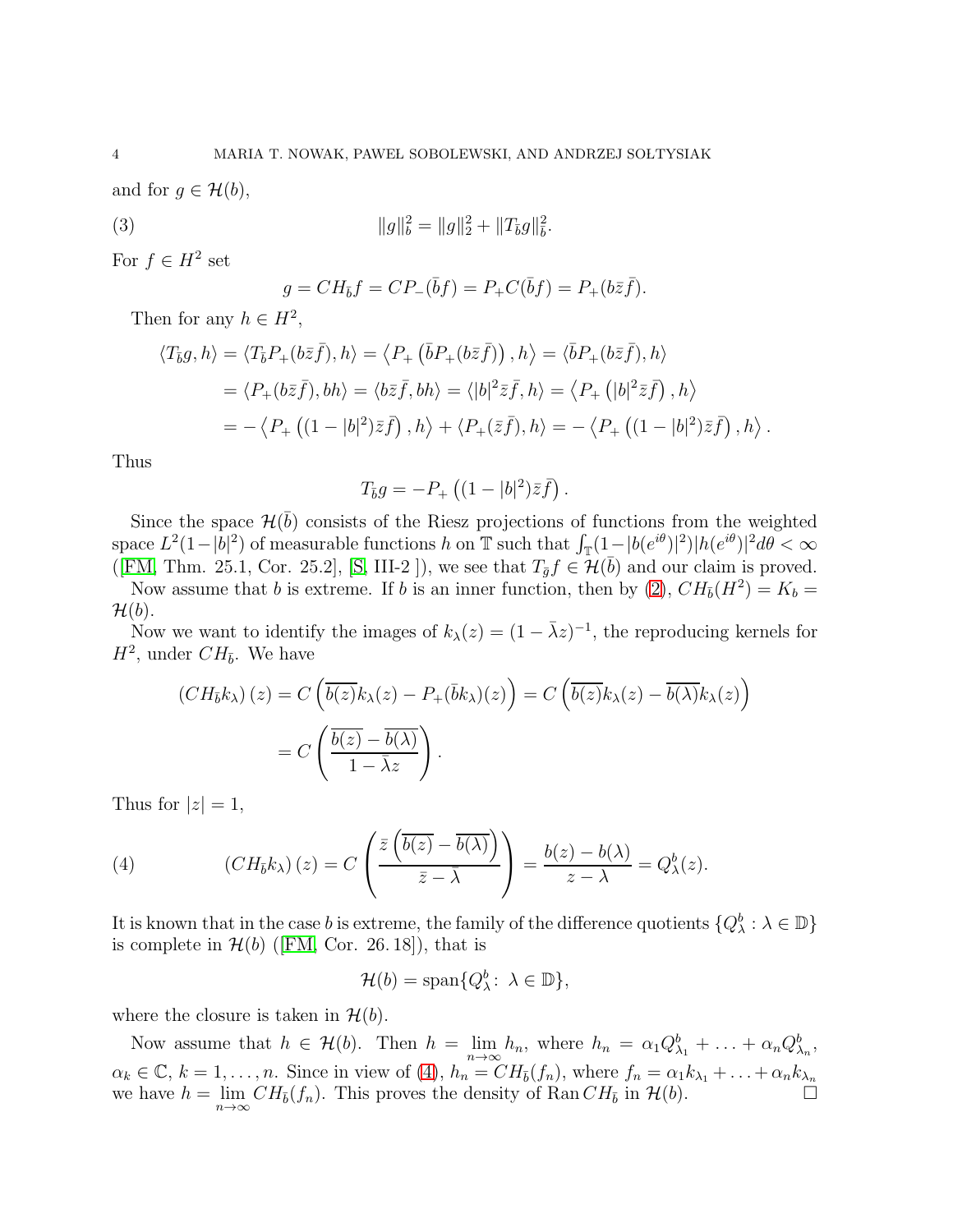# 3. Schmidt spaces of Hankel operators

For a singular value s of  $H_{\psi}$ , a pair of functions  $(f, g)$ ,  $f \in H^2$ ,  $g \in H_0^2$ , is called an s-Schmidt pair or (s-pair) of  $H_{\psi}$  if  $H_{\psi}f = sg$  and  $H_{\psi}^*g = sf$ . We note that  $f \in E_s^+(H_{\psi})$ if and only if  $(f, \frac{1}{s}H_{\psi}f)$  is an s-Schmidt pair.

It is known that if  $(f, g)$  is an s-pair, then  $\psi_s = \frac{g}{f}$  $\frac{g}{f}$  is a unimodular function that does not depend on the choice of an s-pair  $(f, g)$  ([\[P\]](#page-9-2), [\[N1\]](#page-9-4)).

It is also defined  $E_s^-(H_\psi)$  as the kernel of  $H_\psi H_\psi^* - s^2 I$ . Clearly  $(f, g)$  is an s-pair of  $H_{\psi}$  if and only if  $(g, f)$  is an s-pair of  $H_{\psi}^*$ . We also note that the conjugation C maps  $E_s^+(H_{\psi})$  onto  $E_s^-(H_{\psi})$ . Indeed, since  $CH_{\psi}^{\dagger} = H_{\psi}^*C$ ,

$$
H^*_{\psi}H_{\psi}f = H^*_{\psi}C \cdot CH_{\psi}f = CH_{\psi}CH_{\psi}f = CH_{\psi}H^*_{\psi}Cf, \quad f \in H^2,
$$

we see that

$$
H^*_{\psi}H_{\psi}f = s^2f \iff CH_{\psi}H^*_{\psi}Cf = s^2f \iff H_{\psi}H^*_{\psi}Cf = s^2Cf.
$$

The following theorem characterizes the Schmidt space in the case when  $||H_{\psi}|| = s$ .

# **Theorem 2.** Assume that  $s = ||H_{\psi}|| > 0$  is a singular value of  $H_{\psi}$ ,  $\psi \in L^{\infty}$ . Then  $\text{Ker}(H^*_{\psi}H_{\psi}-s^2I)=\text{Ker} T_{\varphi},$

where  $\varphi = \frac{H_{\psi}f}{f}$  $\frac{\partial \psi f}{\partial f}$  and f is any nonzero function in  $\text{Ker}(H^*_{\psi}H_{\psi}-s^2I).$ 

*Proof.* We start the proof with the observation that under the assumption  $||H_{\psi}|| = s > 0$ the following conditions are equivalent for  $f \in H^2$ :

(i)  $f \in \text{Ker}(H^*_{\psi}H_{\psi} - s^2I);$ (ii)  $||H_{\psi}f|| = s||f||.$ Indeed, if  $f \in \text{Ker}(H^*_{\psi}H_{\psi} - s^2I)$ , then

$$
||H^*_{\psi}H_{\psi}f|| = s^2||f||,
$$

which implies

$$
s^2||f|| \leq ||H^*_{\psi}|| ||H_{\psi}f|| = s||H_{\psi}f||.
$$

Since

$$
||H_{\psi}f|| \leqslant s||f||,
$$

(ii) holds true.

To prove the other implication it enough to notice that the operator  $s^2I - H^*_{\psi}H_{\psi}$  is positive, or in other words for any  $g \in H^2$ ,

<span id="page-4-0"></span>
$$
\langle (s^2I - H^*_{\psi}H_{\psi})g, g \rangle \geq 0
$$

and (ii) implies that

(5) 
$$
\langle (s^2I - H^*_{\psi}H_{\psi})f, f \rangle = 0.
$$

Now, by the Cauchy-Schwarz inequality,

$$
|\langle (s^2I - H^*_{\psi}H_{\psi})f, g \rangle|^2 \leq \langle (s^2I - H^*_{\psi}H_{\psi})f, f \rangle \langle (s^2I - H^*_{\psi}H_{\psi})g, g \rangle, \quad g \in H^2,
$$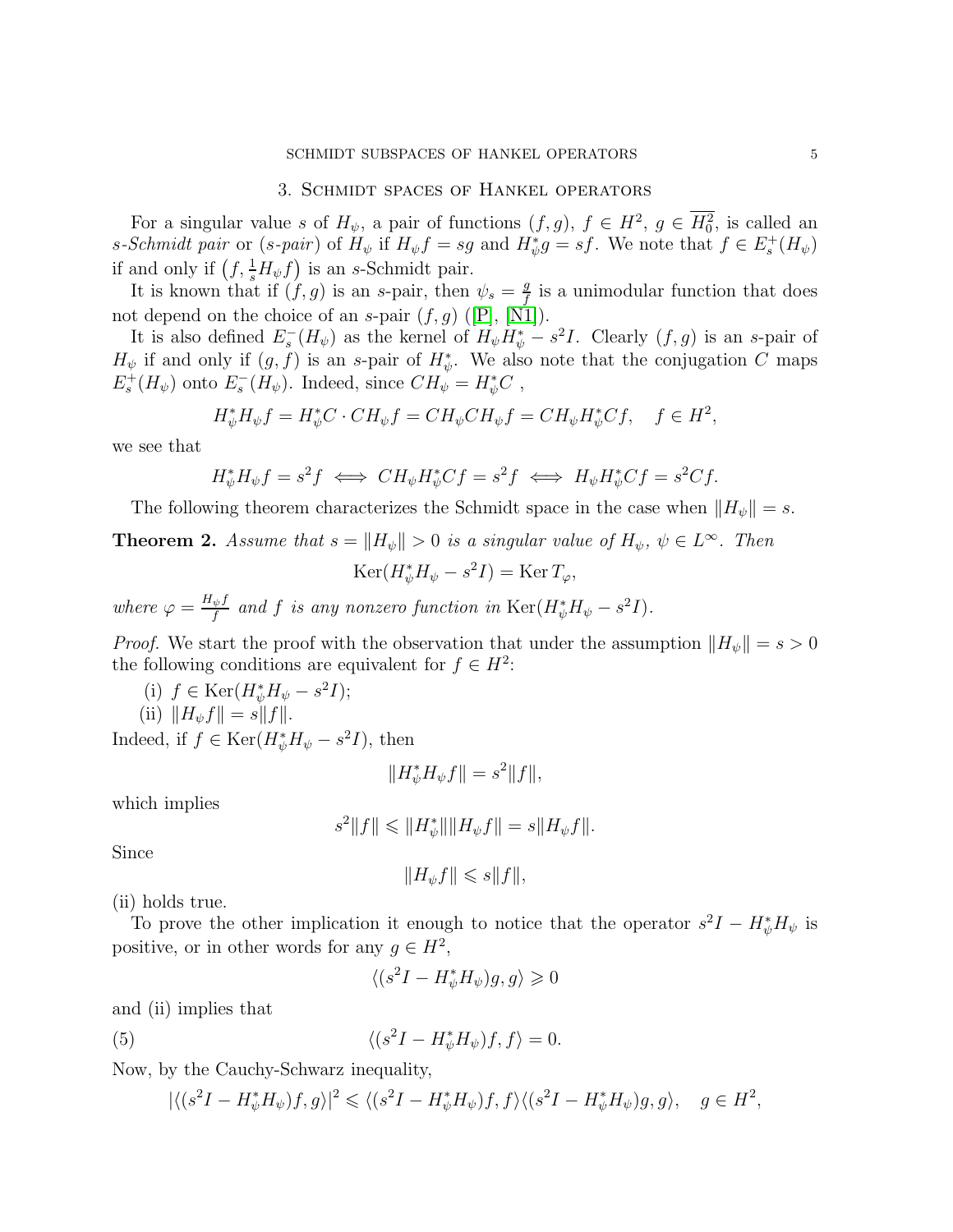which together with [\(5\)](#page-4-0) gives

$$
(s^2I - H^*_{\psi}H_{\psi})f = 0.
$$

Thus,  $f \in \text{Ker}(H^*_{\psi}H_{\psi} - s^2I)$  with  $s = ||H_{\psi}||$ , if and only if the Hankel operator  $H_{\psi}$ attains its norm on the unit ball of  $H^2$  at  $f/||f||$ . Moreover, we know that  $(f, \frac{1}{s}H_{\psi}f)$ is an s-pair for  $H_{\psi}$  and, consequently,  $|\varphi|=s$  a.e. on T. Furthermore by [\[FM,](#page-9-8) Theorem 11.5] (or by [\[P,](#page-9-2) Theorem 1.4]),  $H_{\psi} = H_{\varphi}$ . Thus

$$
H_{\psi}^* H_{\psi} - s^2 I = H_{\varphi}^* H_{\varphi} - s^2 I = T_{\bar{\varphi}} H_{\varphi} - s^2 I = T_{\bar{\varphi}} T_{\varphi}.
$$

Indeed, for  $f \in H^2$ , we get

$$
T_{\overline{\varphi}}(\varphi f - P_+(\varphi f)) - s^2 f = P_+(s^2 f) + T_{\overline{\varphi}} T_{\varphi} f - s^2 f = T_{\overline{\varphi}} T_{\varphi} f.
$$

Since  $\text{Ker}(T_{\bar{\varphi}}T_{\varphi}) = \text{Ker }T_{\varphi}$ , the claim is proved.

For a general case we obtain the following:

**Theorem 3.** For  $\psi \in L^{\infty}$  let  $H_{\psi}$  be a Hankel operator defined by [\(1\)](#page-0-0). Let  $s > 0$  be a singular value for  $H_{\psi}$ . Then there exist an inner function  $\theta$  and  $\varphi \in L^{\infty}$  such that

$$
E_s^+(H_{\psi}) \subset \theta \operatorname{Ker} T_{\varphi} \subset E_s^+(H_{s\psi_s}),
$$

where  $\psi_s$  is defined at the beginning of this section.

In the proof of this theorem we apply some ideas coming from the proof of the fundamental Adamyan-Arov-Krein Theorem  $[AAK]$  that states that the best rank n approximation of the Hankel operator  $H_{\psi}$  is the same as its best approximation by rank n Hankel operators (see also [\[P\]](#page-9-2), [\[N1\]](#page-9-4)).

The following lemma is actually contained in Lemma 7.2.6 in [\[N1\]](#page-9-4) but we include its short proof for the reader's convenience.

**Lemma 1.** Assume that  $\theta$  is an inner function and  $f \in H^2$  are such that  $f\theta \in E_s^+(H_\psi)$ . Then  $f \in E_s^+(H_{\theta\psi})$ .

Proof. If

$$
H^*_{\psi}H_{\psi}(\theta f) = s^2 \theta f,
$$

then for any  $g \in H^2$ ,

$$
\langle H_{\theta\psi}^* H_{\theta\psi} f, g \rangle = \langle \bar{\theta} \bar{\psi} P_- (\theta \psi f), g \rangle = \langle \bar{\psi} P_- (\theta \psi f), \theta g \rangle
$$
  
=  $\langle P_+ (\bar{\psi} P_- (\psi \theta f)), \theta g \rangle = \langle H_{\psi}^* H_{\psi} (\theta f), \theta g \rangle = \langle s^2 \theta f, \theta g \rangle = \langle s^2 f, g \rangle.$ 

Proof of Theorem 3. We first show that

$$
E_s^+(H_{\psi}) \subset \theta \operatorname{Ker} T_{\varphi}.
$$

First note that if  $\psi_s$  is as specified above, then the Schmidt space  $E_s^+(H_\psi)$  is a subspace of the Schmidt space  $E_s^+(H_{s\psi_s})$ . We observe that if  $(f, g)$  is an s-pair for  $H_{\psi}$ , then

$$
H_{s\psi_s}f = P_-\left(s\frac{g}{f}f\right) = sP_-(g) = sg
$$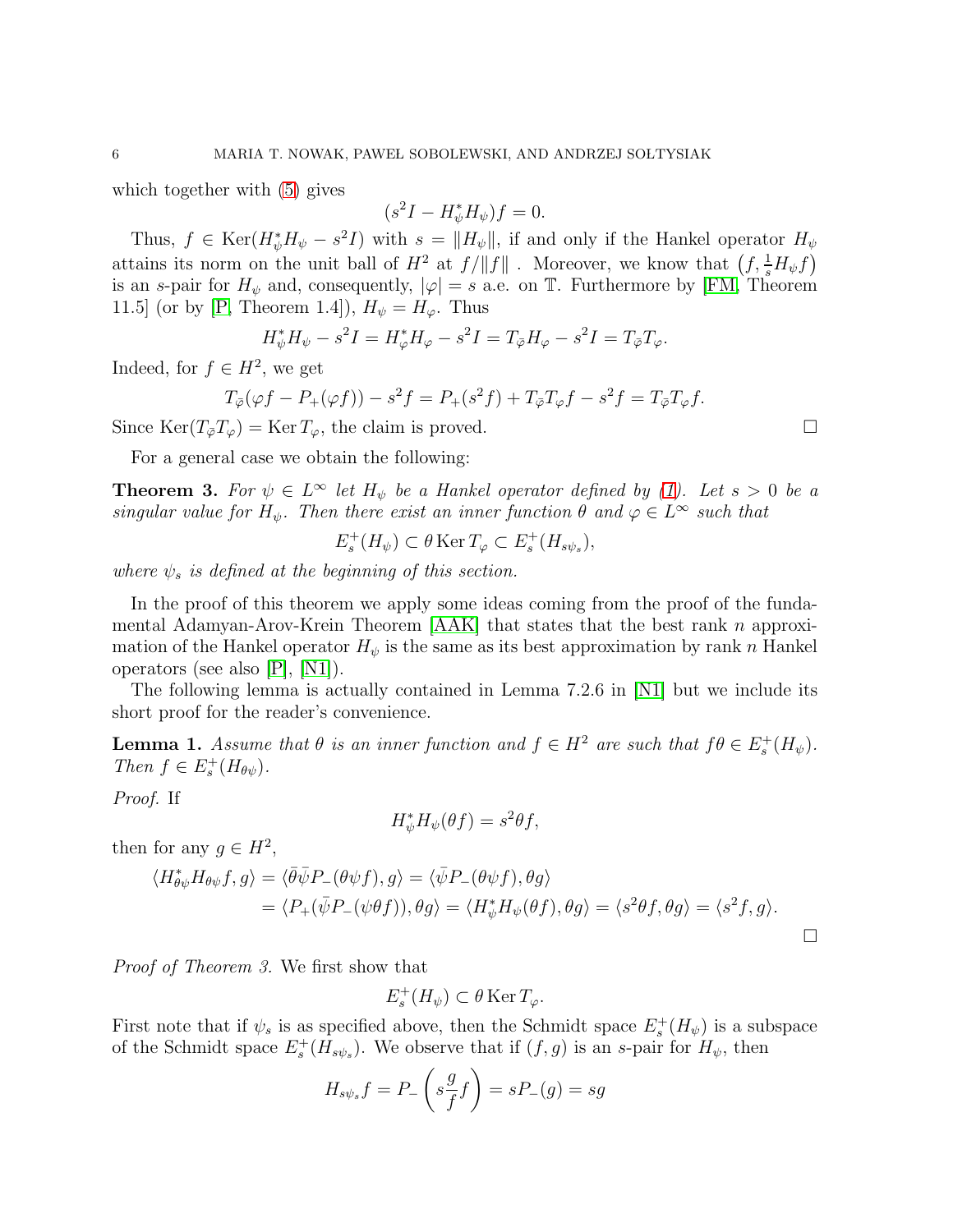and since  $|\psi_s| = 1$  a.e. on  $\mathbb{T}$ ,

$$
H_{s\psi_s}^*g = P_+\left(s\bar{\psi_s}g\right) = sP_+\left(\frac{f}{g}g\right) = sf.
$$

This shows that any s-pair of  $H_{\psi}$  is an s-pair of  $H_{s\psi_s}$ , which proves the inclusion of the corresponding Schmidt spaces. Hence

$$
H_{\psi}f = H_{s\psi_s}f \qquad \text{for} \ \ f \in E_s^+(H_{\psi})
$$

or equivalently,

$$
(H_{\psi}-H_{s\psi_s})f=H_{\psi-s\psi_s}f=0.
$$

Since the kernel of a Hankel operator is the S-invariant subspace of  $H^2$ , Ker  $H_{\psi-s\psi_s} = \theta H^2$ , for some inner function  $\theta$ . This also means that  $E_s^+(H_\psi) \subset \theta H^2$ . Moreover, for  $f \in H^2$ the following equalities hold

(6) 
$$
H_{\theta\psi}f = H_{\psi}\theta f = H_{s\psi_s}\theta f = H_{s\theta\psi_s}f.
$$

These equalities and Lemma 1 yield

$$
\theta f \in E_s^+(H_\psi) \implies f \in E_s^+(H_{\theta\psi}) = E_s^+(H_{\theta s\psi_s}).
$$

Now, the reasoning analogous to that used in the proof of Theorem 2 gives

$$
\operatorname{Ker}(H_{s\theta\psi_s}^*H_{s\theta\psi_s}-s^2I)=\operatorname{Ker} T_{\theta\psi_s}.
$$

To prove the other inclusion assume that  $h \in \text{Ker } T_{\theta \psi_s}$ . Then  $h \theta \psi_s \in H_0^2$ , and consequently,

$$
H_{s\psi_s}(h\theta) = P_-(s\psi_s h\theta) = sh\theta\psi_s.
$$

Since  $\psi_s$  is a unimodular function, we get

$$
H_{s\psi_s}^* H_{s\psi_s}(\theta h) = s^2 P_+(\bar{\psi}_s h \theta \psi_s) = s^2 \theta h,
$$

which proves that  $\theta \text{Ker } T_{\varphi} \subset E_s^+(H_{s\psi_s})$ , where  $\varphi = \theta \psi_s$ .

In our next theorem we prove that if the space  $E_s^+(H_\psi)$  is not orthogonal to the onedimensional subspace of constant functions  $(E_s^+(H_\psi),\mathcal{L}_1)$ , then it is nearly  $S^*$ -invariant. In view of our remark in the Introduction this theorem is actually a restatement of the result obtained in [\[GP\]](#page-9-0) and [\[GP1\]](#page-9-1) for anti-linear Hankel operators. We present its proof in our setting in connection with Theorem 5 which describes a general case of Schmidt subspaces.

**Theorem 4.** For  $\psi \in L^{\infty}$  let  $H_{\psi}$  be a Hankel operator defined by [\(1\)](#page-0-0). If  $s > 0$  is a singular value for  $H_{\psi}$  and  $E_s^+(H_{\psi}) \not\perp 1$ , then  $E_s^+(\overline{H}_{\psi})$  is a nearly  $S^*$ -invariant subspace of  $H^2$ .

*Proof.* We first show that for  $f \in H^2$ ,

<span id="page-6-0"></span>(\*)  

$$
S^* H^*_{\psi} H_{\psi} Sf = H^*_{\psi} H_{\psi} f - \langle z \psi f, 1 \rangle P_+(\bar{\psi}\bar{z}).
$$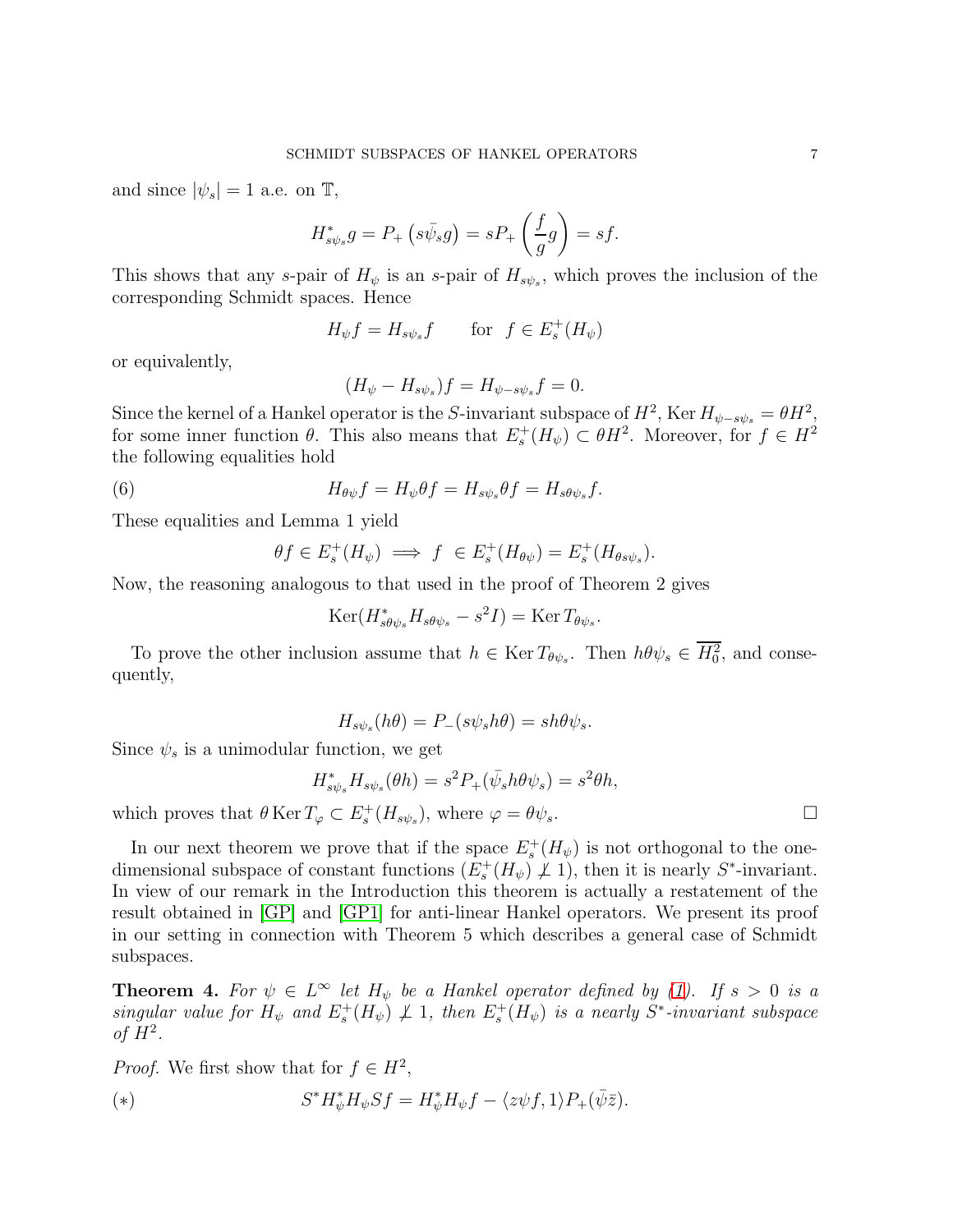To this end observe that for a  $g \in H^2$ ,

$$
\langle S^* H^*_\psi H_\psi Sf, g \rangle = \langle H^*_\psi H_\psi(zf), zg \rangle = \langle P_+(\bar{\psi}P_-(\psi zf)), zg \rangle = \langle \bar{\psi}P_-(\psi zf), zg \rangle
$$
  
=  $\langle \psi zf, P_-(\psi zg) \rangle = \langle \psi f, \bar{z}P_-(\psi zg) \rangle = \langle P_-(zP_-(\psi f)), \psi zg \rangle.$ 

Since

$$
P_{-}(zP_{-}(\psi f)) = P_{-}\left(z\sum_{n=1}^{\infty}\langle\psi f,\bar{z}^{n}\rangle\bar{z}^{n}\right) = P_{-}\left(\langle\psi f,\bar{z}\rangle 1 + \sum_{n=2}^{\infty}\langle\psi f,\bar{z}^{n}\rangle\bar{z}^{n-1}\right)
$$

$$
= zP_{-}(\psi f) - \langle z\psi f,1\rangle,
$$

we get

$$
\langle S^* H^*_{\psi} H_{\psi} Sf, g \rangle = \langle z P_{-}(\psi f) - \langle z \psi f, 1 \rangle, \psi z g \rangle = \langle \bar{\psi} P_{-}(\psi f) - \bar{z} \bar{\psi} \langle z \psi f, 1 \rangle, g \rangle
$$
  
=  $\langle H^*_{\psi} H_{\psi} f - \langle z \psi f, 1 \rangle P_{+}(\bar{z} \bar{\psi}), g \rangle$ 

which proves  $(*)$ . Replacing f by  $S^*f$  in  $(*)$  we get

(7) 
$$
S^* H^*_{\psi} H_{\psi} S S^* f = H^*_{\psi} H_{\psi} S^* f - \langle z \psi S^* f, 1 \rangle P_+ (\bar{\psi} \bar{z}).
$$

Furthermore, the identity

<span id="page-7-1"></span><span id="page-7-0"></span>
$$
SS^* = I - \langle \cdot, 1 \rangle 1,
$$

implies

(8) 
$$
S^* H^*_{\psi} H_{\psi} S S^* f = S^* H^*_{\psi} H_{\psi} f - \langle f, 1 \rangle S^* H^*_{\psi} H_{\psi} 1.
$$

It then follows from [\(7\)](#page-7-0) and [\(8\)](#page-7-1) that

(9) 
$$
S^* H^*_{\psi} H_{\psi} f - H^*_{\psi} H_{\psi} S^* f = -\langle z \psi S^* f, 1 \rangle P_+(\bar{\psi} \bar{z}) + \langle f, 1 \rangle S^* H^*_{\psi} H_{\psi} 1.
$$

Now notice that for  $f, h \in E_s^+(H_\psi)$  we have

<span id="page-7-2"></span>
$$
\langle S^* H^*_{\psi} H_{\psi} f - H^*_{\psi} H_{\psi} S^* f, h \rangle = \langle S^* H^*_{\psi} H_{\psi} f, h \rangle - \langle H^*_{\psi} H_{\psi} S^* f, h \rangle
$$
  
=  $\langle s^2 S^* f, h \rangle - \langle s^2 S^* f, h \rangle = 0.$ 

So, if we assume that  $f \in E_s^+(H_\psi)$  is such that  $f(0) = 0$ , then the last equality and [\(9\)](#page-7-2) imply that for any  $h \in E_s^+(H_\psi)$ ,

$$
\langle z\psi S^*f,1\rangle\langle P_+(\bar\psi\bar z),h\rangle=\langle \psi f,1\rangle\langle P_+(\bar\psi\bar z),h\rangle=0.
$$

Now we are going to prove that if  $f$  is as above, then

 $\langle \psi f, 1 \rangle = 0.$ 

Let  $h \in E_s^+(H_\psi)$  be such that  $h(0) \neq 0$  and put  $g = H_\psi h$ . Then  $g \in E_s^-(H_\psi)$ ,  $h_1 = Cg \in$  $E_s^+(H_\psi)$  and we get

$$
\langle P_+(\bar{\psi}\bar{z}), h_1 \rangle = \langle CP_-(\psi), h_1 \rangle = \langle CP_-(\psi), Cg \rangle
$$
  
=  $\langle g, P_-(\psi) \rangle = \langle H_{\psi}h, H_{\psi}1 \rangle = \langle H_{\psi}^*H_{\psi}h, 1 \rangle = s^2 \langle h, 1 \rangle \neq 0.$ 

 $S^*$ -invariance of  $E_s^+(H_\psi)$  follows from [\(7\)](#page-7-0).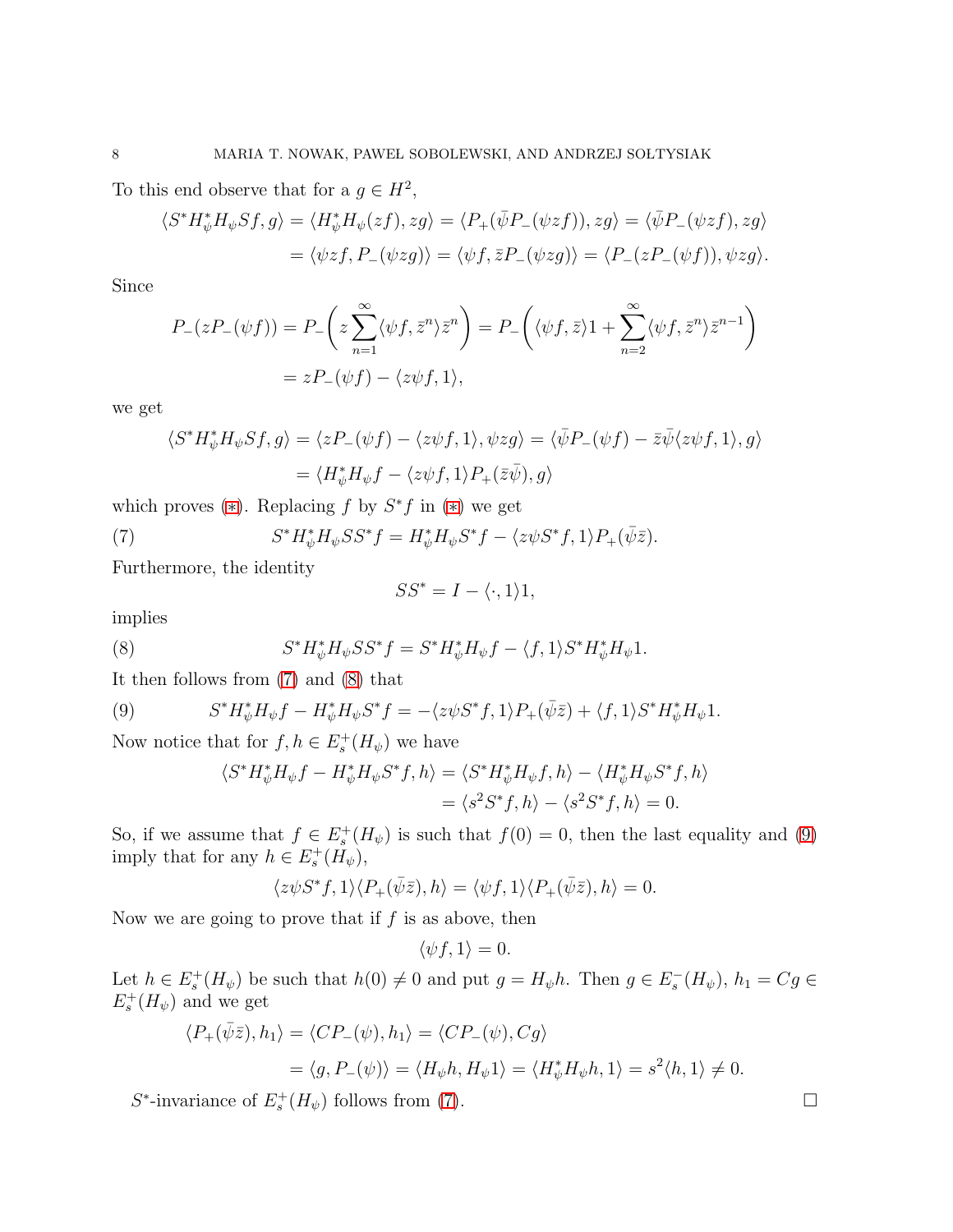If all functions in a nontrivial Schmidt space  $E_s^+(H_\psi)$  vanish at zero, then there is a positive integer *n* such that  $E_s^+(H_\psi) = z^n N$ , where N is a subspace of  $H^2$  and  $N \not\perp 1$ .

In this case we get the following theorem.

**Theorem 5.** If  $s > 0$  is a singular value for  $H_{\psi}$  and  $E_s^+(H_{\psi}) = z^n N$  where  $N \not\perp 1$ , then N is a nearly  $S^*$ -invariant subspace of  $H^2$ .

*Proof.* We first observe that the nearly  $S^*$ -invariance of N is equivalent to the implication: if  $f \in E_s^+(H_\psi)$  is such that  $f^{(k)}(0) = 0$  for  $k = 0, 1, \ldots, n$ , then  $S^* f \in E_s^+(H_\psi)$ . Indeed, such an f can be written as  $f = z^n f_1 = S^n f_1$ , where  $f_1 \in N$  and  $f_1(0) = 0$  and nearly  $S^*$ -invariance of N means that  $S^* f_1 \in N$ , or in other words,

<span id="page-8-0"></span>
$$
z^{n}S^{*}f_{1} = S^{n}S^{*}f_{1} = S^{n-1}f_{1} = S^{*}f \in E_{s}^{+}(H_{\psi}).
$$

Next notice that it follows from Lemma 1 that  $N \subset E_s^+(H_{z^n\psi})$ . Moreover, the assumptions imply that  $E_s^+(H_{z^n\psi}) \not\perp 1$  and, by the previous theorem,  $E_s^+(H_{z^n\psi})$  is nearly  $S^*$ invariant. Furthermore it follows from the proof of this theorem that

(10) 
$$
0 = \langle \psi z^n f_1, 1 \rangle = \langle \psi f, 1 \rangle
$$

for any  $f_1 \in N$  such that  $f_1(0) = 0$ .

Now our aim is to show that if  $f \in E_s^+(H_\psi)$  is such that  $f^{(k)}(0) = 0$  for  $k = 1, \ldots, n$ , then the function  $h(z) = H^*_{\psi} H_{\psi} S^* f(z)$  satisfies the condition  $h^{(k)}(0) = 0$  for  $k = 0, 1, \ldots, n-1$ . To this end note that if  $\langle f, z^k \rangle = 0$ , then

$$
0 = s^2 \langle f, z^k \rangle = \langle H_{\psi}^* H_{\psi} f, z^k \rangle = \langle P_{-}(\psi f), \psi z^k \rangle = \langle \overline{z} \psi f, \overline{z} P_{-}(\psi z^k) \rangle
$$
  
=  $\langle P_{-}(\overline{z} \psi f), \overline{z} (\psi z^k - P_{+}(\psi z^k)) \rangle = \langle \overline{\psi} P_{-}(\overline{z} \psi f), z^{k-1} \rangle - \langle z P_{-}(\overline{z} \psi f), P_{+}(\psi z^k) \rangle$   
=  $\langle H_{\psi}^* H_{\psi} S^* f, z^{k-1} \rangle - \langle \langle \overline{z} \psi f, \overline{z} \rangle 1, P_{+}(\psi z^k) \rangle = \langle H_{\psi}^* H_{\psi} S^* f, z^{k-1} \rangle - \langle \psi f, 1 \rangle \langle 1, P_{+}(\psi z^k) \rangle.$ 

Since by [\(10\)](#page-8-0) the last term is zero, our claim is proved.

Now observe that if  $f \in E_s^+(H_\psi)$  and  $f_1$  are as above, then the nearly  $S^*$ -invariance of  $E_s^+(H_{z^n\psi})$  yields

$$
s^2 S^* f_1 = H_{z^n \psi}^* H_{z^n \psi} S^* f_1 = P_+(\bar{z}^n \bar{\psi} P_-(z^n \psi S^* f_1))
$$
  
=  $S^{*n} P_+(\bar{\psi} P_-(\psi S^* f)) = S^{*n} H_{\bar{\psi}}^* H_{\psi} S^* f.$ 

Since the function  $h = H_{\psi}^* H_{\psi} S^* f$  has zero at least of order n at 0, multiplying the equality

$$
s^2 S^* f_1 = S^{*n} H^*_{\bar{\psi}} H_{\psi} S^* f
$$

by  $S<sup>n</sup>$  from the left we arrive at

$$
s^2 S^* f = H^*_{\psi} H_{\psi} S^* f,
$$

which ends the proof.  $\Box$ 

Acknowledgment. The first named author is very grateful to Rod Halburd for organizing the CAvid seminars and to Alexander Pushnitski for sending her the papers [\[GP\]](#page-9-0) and [\[GP1\]](#page-9-1).